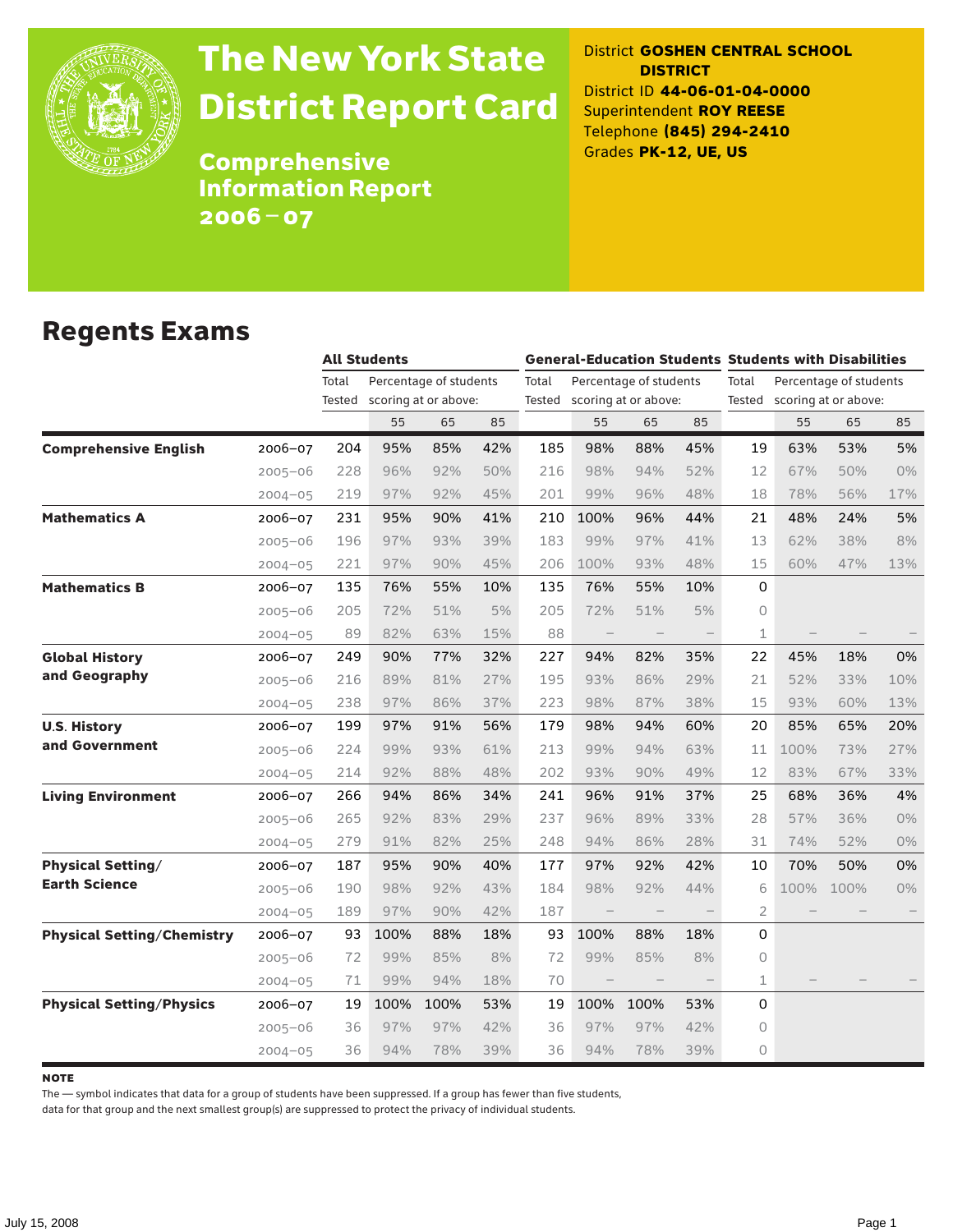### Regents Exams

|                              |             |                 | <b>All Students</b> |                                                |      |                 | <b>General-Education Students Students with Disabilities</b> |                        |      |                 |                                                |    |    |  |
|------------------------------|-------------|-----------------|---------------------|------------------------------------------------|------|-----------------|--------------------------------------------------------------|------------------------|------|-----------------|------------------------------------------------|----|----|--|
|                              |             | Total<br>Tested |                     | Percentage of students<br>scoring at or above: |      | Total<br>Tested | scoring at or above:                                         | Percentage of students |      | Total<br>Tested | Percentage of students<br>scoring at or above: |    |    |  |
|                              |             |                 | 55                  | 65                                             | 85   |                 | 55                                                           | 65                     | 85   |                 | 55                                             | 65 | 85 |  |
| <b>Comprehensive French</b>  | 2006-07     | 45              | 100%                | 98%                                            | 69%  | 45              | 100%                                                         | 98%                    | 69%  | 0               |                                                |    |    |  |
|                              | $2005 - 06$ | 41              | 100%                | 98%                                            | 51%  | 40              |                                                              |                        |      |                 |                                                |    |    |  |
|                              | $2004 - 05$ | 70              | 97%                 | 90%                                            | 41%  | 70              | 97%                                                          | 90%                    | 41%  | 0               |                                                |    |    |  |
| <b>Comprehensive German</b>  | 2006-07     | $\mathbf 0$     |                     |                                                |      | 0               |                                                              |                        |      | 0               |                                                |    |    |  |
|                              | $2005 - 06$ | 0               |                     |                                                |      | 0               |                                                              |                        |      | 0               |                                                |    |    |  |
|                              | $2004 - 05$ | 0               |                     |                                                |      | 0               |                                                              |                        |      | 0               |                                                |    |    |  |
| <b>Comprehensive Hebrew</b>  | $2006 - 07$ | 0               |                     |                                                |      | 0               |                                                              |                        |      | 0               |                                                |    |    |  |
|                              | $2005 - 06$ | $\circ$         |                     |                                                |      | 0               |                                                              |                        |      | 0               |                                                |    |    |  |
|                              | $2004 - 05$ | 0               |                     |                                                |      | 0               |                                                              |                        |      | $\circ$         |                                                |    |    |  |
| <b>Comprehensive Italian</b> | 2006-07     | 0               |                     |                                                |      | 0               |                                                              |                        |      | 0               |                                                |    |    |  |
|                              | $2005 - 06$ | 0               |                     |                                                |      | 0               |                                                              |                        |      | $\Omega$        |                                                |    |    |  |
|                              | $2004 - 05$ | 0               |                     |                                                |      | 0               |                                                              |                        |      | 0               |                                                |    |    |  |
| <b>Comprehensive Latin</b>   | $2006 - 07$ | 5               | 100%                | 100%                                           | 100% | 5               | 100%                                                         | 100%                   | 100% | 0               |                                                |    |    |  |
|                              | $2005 - 06$ | 4               |                     |                                                |      | 4               |                                                              |                        |      | 0               |                                                |    |    |  |
|                              | $2004 - 05$ | 7.              | 100%                | 100%                                           | 100% | 7.              | 100%                                                         | 100%                   | 100% | 0               |                                                |    |    |  |
| <b>Comprehensive Spanish</b> | $2006 - 07$ | 106             | 99%                 | 97%                                            | 60%  | 106             | 99%                                                          | 97%                    | 60%  | 0               |                                                |    |    |  |
|                              | $2005 - 06$ | 106             | 98%                 | 92%                                            | 37%  | 106             | 98%                                                          | 92%                    | 37%  | 0               |                                                |    |    |  |
|                              | $2004 - 05$ | 106             | 99%                 | 98%                                            | 67%  | 106             | 99%                                                          | 98%                    | 67%  | $\circ$         |                                                |    |    |  |

#### **NOTE**

The — symbol indicates that data for a group of students have been suppressed. If a group has fewer than five students,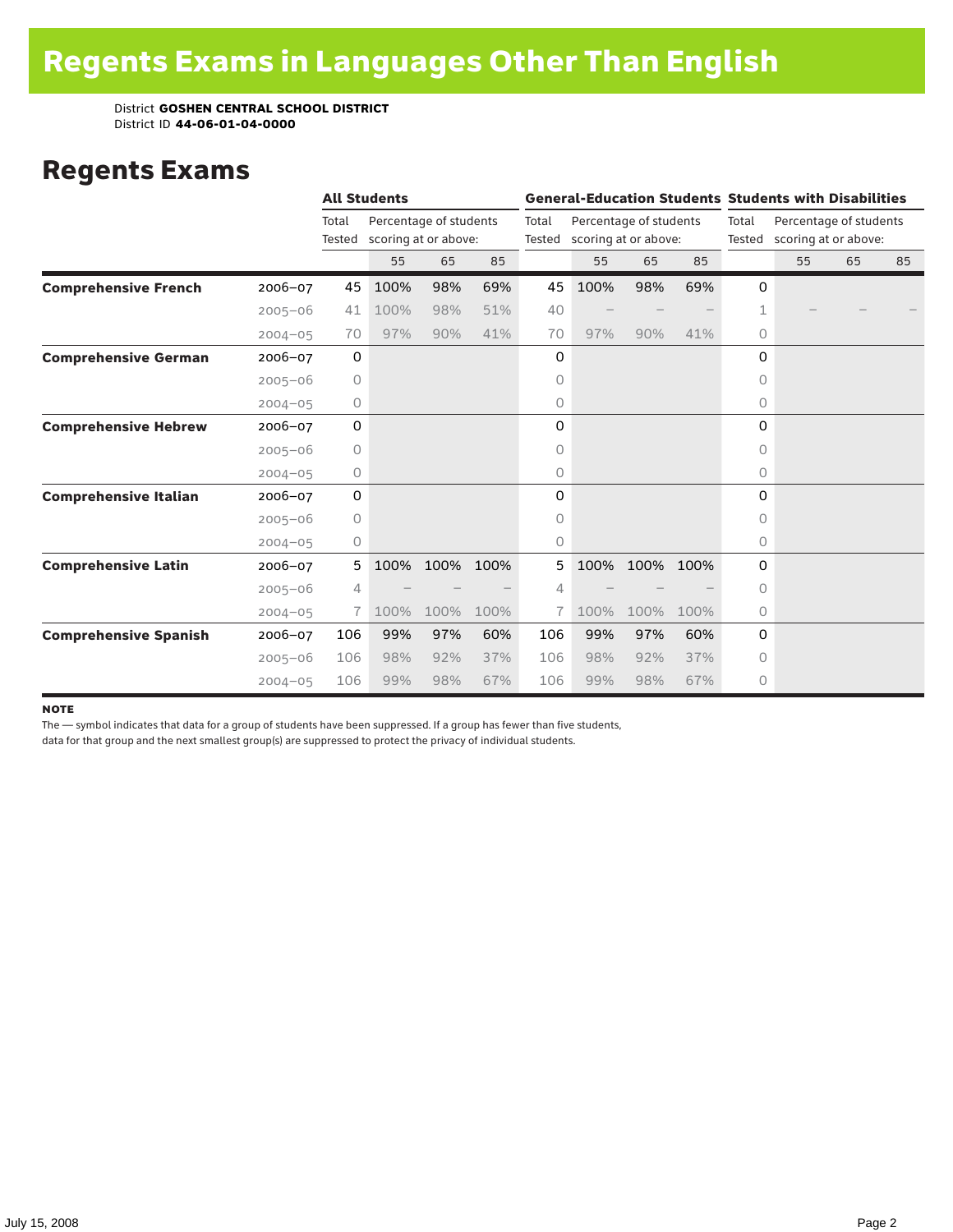## Regents Competency Tests

|                       |             | <b>All Students</b> |                  |                     |                   | <b>General-Education Students Students with Disabilities</b> |                  |  |
|-----------------------|-------------|---------------------|------------------|---------------------|-------------------|--------------------------------------------------------------|------------------|--|
|                       |             | <b>Total Tested</b> | Percent Passing: | <b>Total Tested</b> | Percent Passing:  | <b>Total Tested</b>                                          | Percent Passing: |  |
| <b>Mathematics</b>    | $2006 - 07$ | 15                  | 73%              | 0                   |                   | 15                                                           | 73%              |  |
|                       | $2005 - 06$ | 30                  | 63%              | 1                   |                   | 29                                                           |                  |  |
|                       | $2004 - 05$ | 12                  | 50%              | 1                   | $\qquad \qquad -$ | 11                                                           |                  |  |
| <b>Science</b>        | 2006-07     | 5                   | 80%              | 0                   |                   | 5                                                            | 80%              |  |
|                       | $2005 - 06$ | 16                  | 50%              | 2                   |                   | 14                                                           |                  |  |
|                       | $2004 - 05$ | 2                   |                  | 0                   |                   | $\overline{2}$                                               |                  |  |
| <b>Reading</b>        | 2006-07     | 10                  | 80%              | 0                   |                   | 10                                                           | 80%              |  |
|                       | $2005 - 06$ | 16                  | 44%              | 0                   |                   | 16                                                           | 44%              |  |
|                       | $2004 - 05$ | 15                  | 73%              | $\mathbf 1$         |                   | 14                                                           |                  |  |
| <b>Writing</b>        | 2006-07     | 8                   | 75%              | 0                   |                   | 8                                                            | 75%              |  |
|                       | $2005 - 06$ | 6                   | 50%              | 0                   |                   | 6                                                            | 50%              |  |
|                       | $2004 - 05$ | 11                  | 82%              | $\mathbf{1}$        | $\qquad \qquad -$ | 10                                                           |                  |  |
| <b>Global Studies</b> | 2006-07     | 19                  | 32%              | 1                   |                   | 18                                                           |                  |  |
|                       | $2005 - 06$ | 20                  | 20%              | 0                   |                   | 20                                                           | 20%              |  |
|                       | $2004 - 05$ | 14                  | 21%              | 0                   |                   | 14                                                           | 21%              |  |
| <b>U.S. History</b>   | 2006-07     | 5                   | 40%              | 0                   |                   | 5                                                            | 40%              |  |
| and Government        | $2005 - 06$ | 6                   | 17%              | 1                   |                   | 5                                                            |                  |  |
|                       | $2004 - 05$ | 11                  | 55%              | 0                   |                   | 11                                                           | 55%              |  |

#### **NOTE**

The — symbol indicates that data for a group of students have been suppressed. If a group has fewer than five students,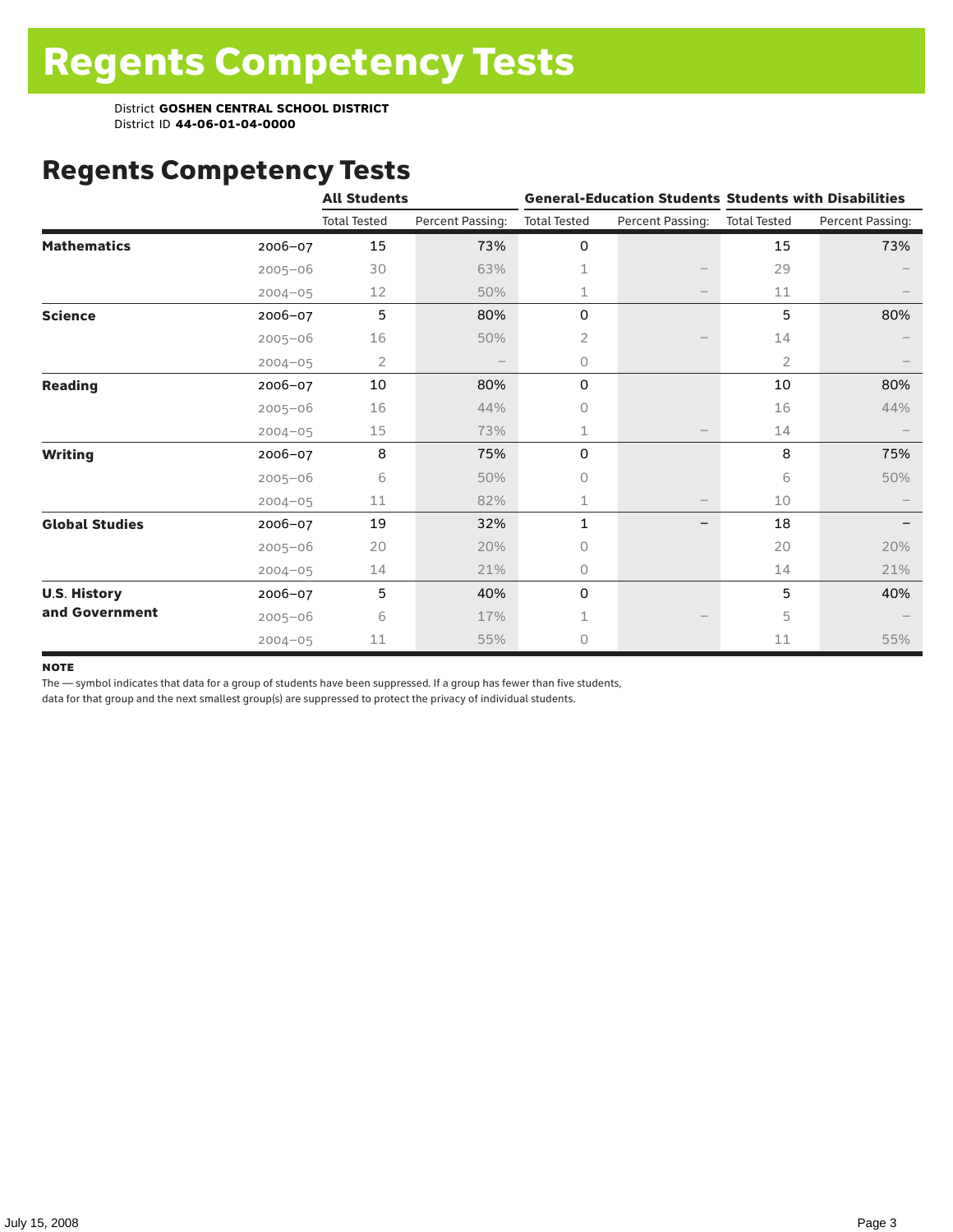# Second Language Proficiency Examinations

|                |             | <b>All Students</b> |                  |                     |                  | <b>General-Education Students Students with Disabilities</b> |                  |  |
|----------------|-------------|---------------------|------------------|---------------------|------------------|--------------------------------------------------------------|------------------|--|
|                |             | <b>Total Tested</b> | Percent Passing: | <b>Total Tested</b> | Percent Passing: | <b>Total Tested</b>                                          | Percent Passing: |  |
| <b>French</b>  | 2006-07     | 91                  | 95%              | 91                  | 95%              | $\mathbf 0$                                                  |                  |  |
|                | $2005 - 06$ | 89                  | 94%              | 87                  |                  | 2                                                            |                  |  |
|                | $2004 - 05$ | 103                 | 97%              | 103                 | 97%              | 0                                                            |                  |  |
| German         | 2006-07     | 0                   |                  | 0                   |                  | 0                                                            |                  |  |
|                | $2005 - 06$ | 0                   |                  | 0                   |                  | 0                                                            |                  |  |
|                | $2004 - 05$ | 0                   |                  | 0                   |                  | $\circ$                                                      |                  |  |
| <b>Italian</b> | 2006-07     | 0                   |                  | 0                   |                  | 0                                                            |                  |  |
|                | $2005 - 06$ | 0                   |                  | 0                   |                  | 0                                                            |                  |  |
|                | $2004 - 05$ | 0                   |                  | 0                   |                  | 0                                                            |                  |  |
| Latin          | 2006-07     | 0                   |                  | 0                   |                  | $\mathbf 0$                                                  |                  |  |
|                | $2005 - 06$ | 0                   |                  | 0                   |                  | 0                                                            |                  |  |
|                | $2004 - 05$ | 0                   |                  | 0                   |                  | 0                                                            |                  |  |
| <b>Spanish</b> | 2006-07     | 128                 | 99%              | 124                 |                  | 4                                                            |                  |  |
|                | $2005 - 06$ | 120                 | 98%              | 117                 |                  | 3                                                            |                  |  |
|                | $2004 - 05$ | 126                 | 98%              | 126                 | 98%              | 0                                                            |                  |  |

#### **NOTE**

The — symbol indicates that data for a group of students have been suppressed. If a group has fewer than five students,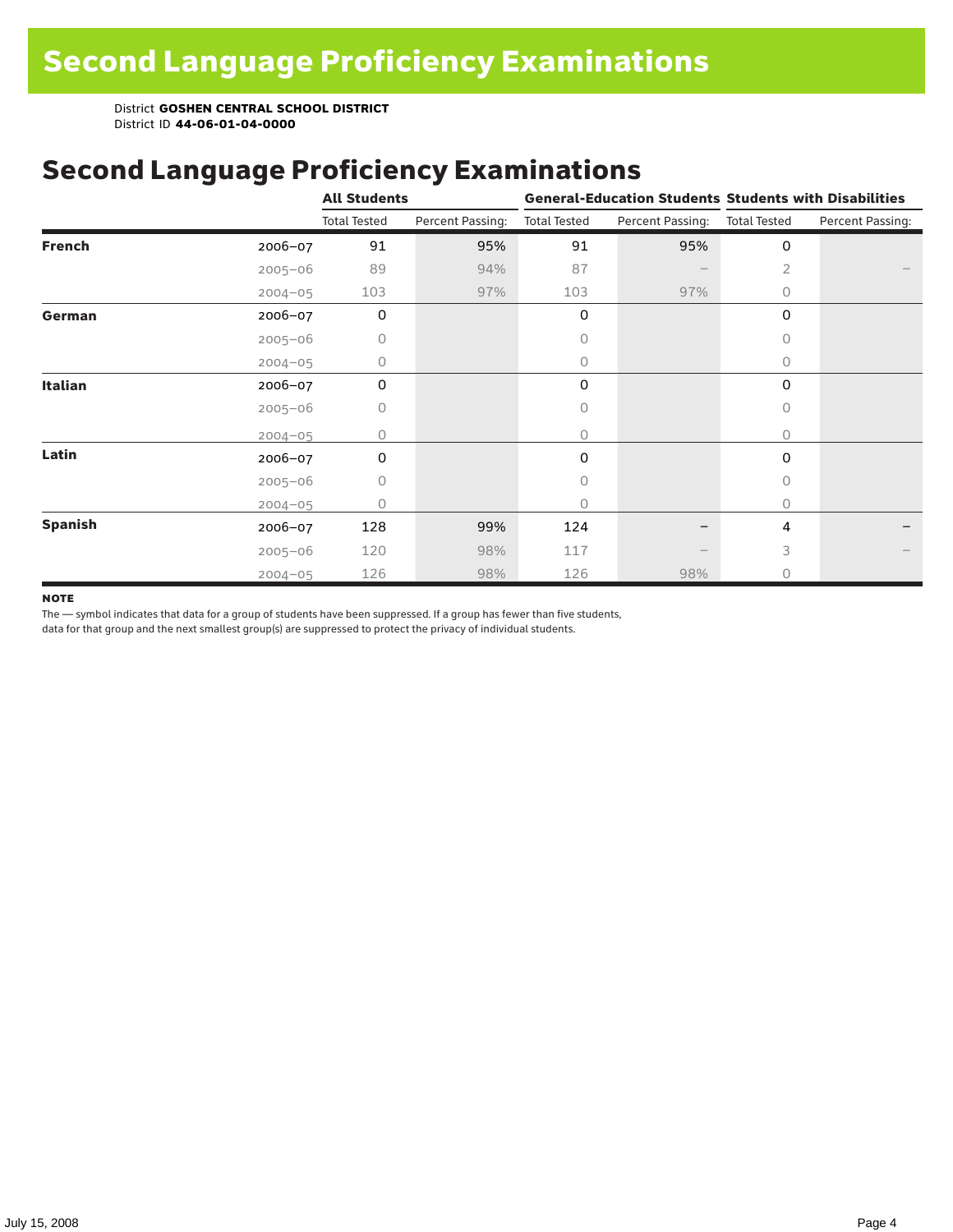### New York State English as a Second Language Achievement Test (NYSESLAT)

|                  |             |                | <b>All Students</b>               |                     |                             | <b>General-Education Students</b> |                |                                   |                     | <b>Students with Disabilities</b> |                          |             |                          |                                   |  |       |
|------------------|-------------|----------------|-----------------------------------|---------------------|-----------------------------|-----------------------------------|----------------|-----------------------------------|---------------------|-----------------------------------|--------------------------|-------------|--------------------------|-----------------------------------|--|-------|
|                  |             | Total          |                                   |                     | Percent of students scoring |                                   | Total          | Percent of students scoring       |                     |                                   |                          | Total       |                          | Percent of students scoring       |  |       |
|                  |             |                | Tested in each performance level: |                     |                             |                                   |                | Tested in each performance level: |                     |                                   |                          |             |                          | Tested in each performance level: |  |       |
|                  |             |                |                                   | Begin. Interm. Adv. |                             | Prof.                             |                |                                   | Begin. Interm. Adv. |                                   | Prof.                    |             |                          | Begin. Interm. Adv.               |  | Prof. |
| <b>Listening</b> | $2006 - 07$ | 24             | 13%                               | 54%                 | 33%                         | 0%                                | 22             |                                   |                     |                                   |                          | 2           |                          |                                   |  |       |
| and Speaking     | $2005 - 06$ | 30             | 7%                                | 27%                 | 60%                         | 7%                                | 29             |                                   |                     |                                   |                          | 1           |                          |                                   |  |       |
| $(Grades K-1)$   | $2004 - 05$ | 28             | $0\%$                             | 11%                 | 64%                         | 25%                               | 28             | 0%                                | 11%                 | 64%                               | 25%                      | 0           |                          |                                   |  |       |
| <b>Reading</b>   | $2006 - 07$ | 24             | 33%                               | 21%                 | 42%                         | 4%                                | 22             |                                   |                     |                                   |                          | 2           |                          |                                   |  |       |
| and Writing      | $2005 - 06$ | 30             | 40%                               | 33%                 | 13%                         | 13%                               | 29             |                                   |                     |                                   |                          | 1           |                          |                                   |  |       |
| (Grades $K-1$ )  | $2004 - 05$ | 28             | 18%                               | 39%                 | 29%                         | 14%                               | 28             | 18%                               | 39%                 | 29%                               | 14%                      | $\circ$     |                          |                                   |  |       |
| Listening        | $2006 - 07$ | 30             | 7%                                | 13%                 | 43%                         | 37%                               | 27             |                                   |                     |                                   |                          | 3           |                          |                                   |  |       |
| and Speaking     | $2005 - 06$ | 17             | 6%                                | 0%                  | 59%                         | 35%                               | 16             |                                   |                     |                                   |                          | 1           |                          |                                   |  |       |
| $(Grades 2-4)$   | $2004 - 05$ | 10             | 30%                               | 0%                  | 60%                         | 10%                               | 9              |                                   |                     | $\overline{\phantom{0}}$          | $\qquad \qquad -$        | $\mathbf 1$ | $\overline{\phantom{0}}$ |                                   |  |       |
| <b>Reading</b>   | $2006 - 07$ | 30             | 17%                               | 23%                 | 33%                         | 27%                               | 27             |                                   |                     |                                   | $\overline{\phantom{0}}$ | 3           |                          |                                   |  |       |
| and Writing      | $2005 - 06$ | 17             | 12%                               | 6%                  | 59%                         | 24%                               | 16             |                                   |                     |                                   |                          | 1           |                          |                                   |  |       |
| $(Grades 2-4)$   | $2004 - 05$ | 10             | 30%                               | $0\%$               | 40%                         | 30%                               | 9              |                                   |                     |                                   |                          | $\mathbf 1$ |                          |                                   |  |       |
| <b>Listening</b> | $2006 - 07$ | $\overline{1}$ | 0%                                | 14%                 | 71%                         | 14%                               | 6              |                                   |                     |                                   | $\overline{\phantom{0}}$ | 1           |                          |                                   |  |       |
| and Speaking     | $2005 - 06$ | 12             | 0%                                | 25%                 | 42%                         | 33%                               | 11             |                                   |                     |                                   |                          | $\mathbf 1$ |                          |                                   |  |       |
| $(Grades 5-6)$   | $2004 - 05$ | 12             | $0\%$                             | 17%                 | 33%                         | 50%                               | 12             | 0%                                | 17%                 | 33%                               | 50%                      | 0           |                          |                                   |  |       |
| <b>Reading</b>   | $2006 - 07$ | $\overline{1}$ | 0%                                | 57%                 | 29%                         | 14%                               | 6              |                                   |                     |                                   |                          | 1           |                          |                                   |  |       |
| and Writing      | $2005 - 06$ | 12             | $0\%$                             | 33%                 | 50%                         | 17%                               | 11             |                                   |                     |                                   |                          | 1           |                          |                                   |  |       |
| $(Grades 5-6)$   | $2004 - 05$ | 12             | 17%                               | 8%                  | 58%                         | 17%                               | 12             | 17%                               | 8%                  | 58%                               | 17%                      | 0           |                          |                                   |  |       |
| Listening        | $2006 - 07$ | 9              | 11%                               | 33%                 | 22%                         | 33%                               | 8              |                                   |                     |                                   |                          | 1           |                          |                                   |  |       |
| and Speaking     | $2005 - 06$ | 2              |                                   |                     |                             |                                   | $\overline{2}$ |                                   |                     |                                   |                          | $\circ$     |                          |                                   |  |       |
| (Grades $7-8$ )  | $2004 - 05$ | 1              |                                   |                     |                             |                                   | 1              |                                   |                     |                                   |                          | 0           |                          |                                   |  |       |
| <b>Reading</b>   | $2006 - 07$ | 9              | 22%                               | 56%                 | 22%                         | 0%                                | 8              |                                   |                     |                                   | $\overline{\phantom{0}}$ | 1           |                          |                                   |  |       |
| and Writing      | $2005 - 06$ | 2              |                                   |                     |                             |                                   | $\overline{2}$ |                                   |                     |                                   |                          | 0           |                          |                                   |  |       |
| (Grades $7-8$ )  | $2004 - 05$ | 1              |                                   |                     |                             | $\qquad \qquad -$                 | 1              |                                   |                     |                                   | $\qquad \qquad -$        | 0           |                          |                                   |  |       |
| <b>Listening</b> | $2006 - 07$ | 2              |                                   |                     |                             | $\overline{\phantom{0}}$          | 2              |                                   |                     |                                   | -                        | 0           |                          |                                   |  |       |
| and Speaking     | $2005 - 06$ | 4              |                                   |                     |                             |                                   | 4              |                                   |                     |                                   |                          | $\circ$     |                          |                                   |  |       |
| $(Grades g-12)$  | $2004 - 05$ | 5              | 20%                               | 40%                 | 0%                          | 40%                               | 5              | 20%                               | 40%                 | 0%                                | 40%                      | $\circ$     |                          |                                   |  |       |
| <b>Reading</b>   | 2006-07     | 2              |                                   |                     |                             | $\overline{\phantom{0}}$          | $\overline{2}$ |                                   |                     |                                   |                          | 0           |                          |                                   |  |       |
| and Writing      | $2005 - 06$ | 4              |                                   |                     |                             |                                   | 4              |                                   |                     |                                   |                          | 0           |                          |                                   |  |       |
| $(Grades g-12)$  | $2004 - 05$ | 4              |                                   |                     |                             | $\overline{\phantom{0}}$          | 4              |                                   |                     |                                   |                          | $\circ$     |                          |                                   |  |       |

#### **NOTE**

The — symbol indicates that data for a group of students have been suppressed. If a group has fewer than five students,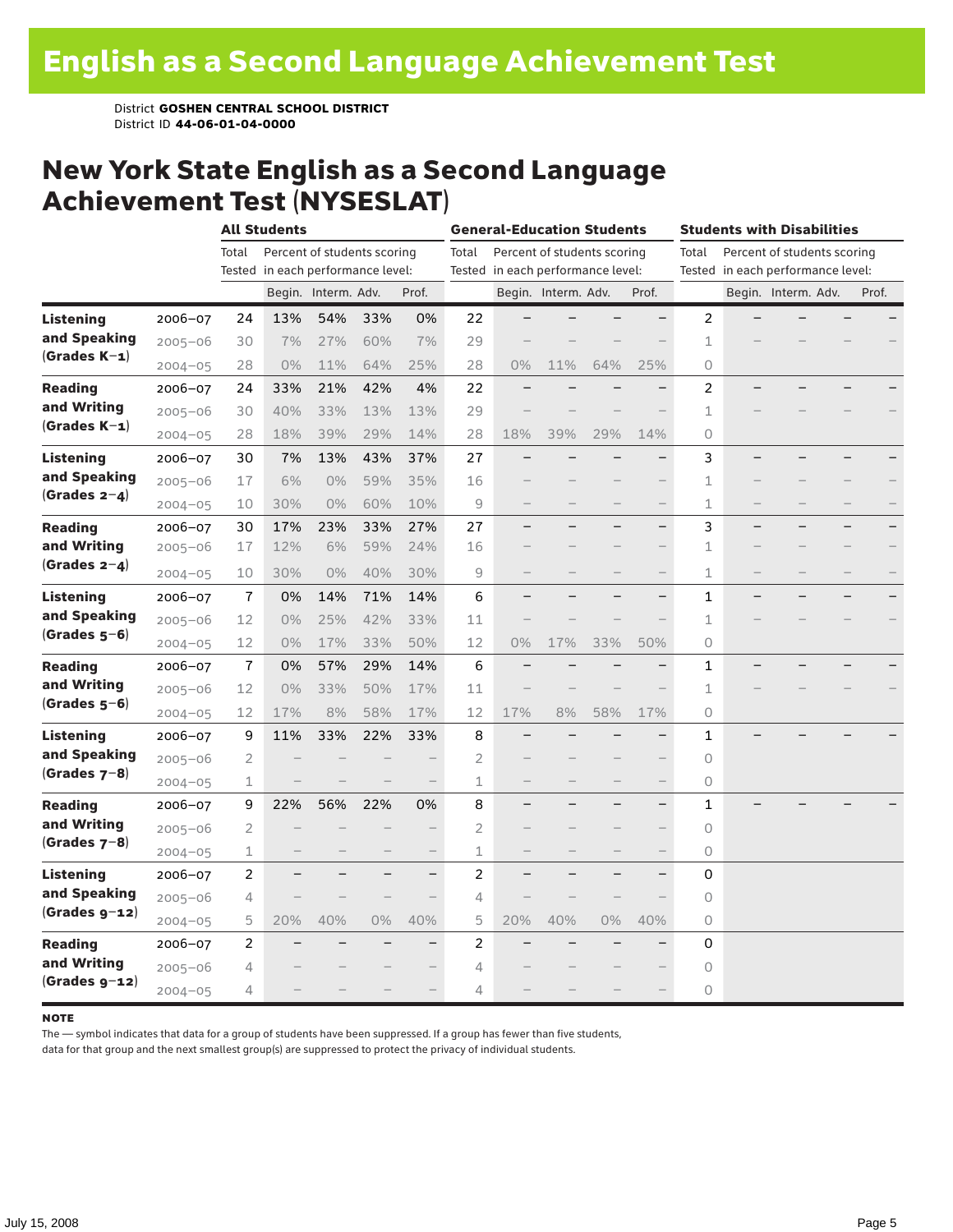## Elementary/Middle-Level Social Studies 2006–07

| <b>All Students</b>                                         |     |    |       |                                                    |     | <b>General-Education Students</b> |    |       |                                                    |     | <b>Students with Disabilities</b> |     |     |     |                |
|-------------------------------------------------------------|-----|----|-------|----------------------------------------------------|-----|-----------------------------------|----|-------|----------------------------------------------------|-----|-----------------------------------|-----|-----|-----|----------------|
| Percentage of students<br>Total<br>Tested scoring at level: |     |    | Total | Percentage of students<br>Tested scoring at level: |     |                                   |    | Total | Percentage of students<br>Tested scoring at level: |     |                                   |     |     |     |                |
|                                                             |     |    |       |                                                    | 4   |                                   |    |       |                                                    |     |                                   |     |     |     | $\overline{4}$ |
| <b>Elementary</b><br>Level                                  | 219 | 9% | 12%   | 53%                                                | 26% | 194                               | 3% | 12%   | 56%                                                | 29% | 25                                | 52% | 16% | 32% | 0%             |
| <b>Middle Level</b>                                         | 248 | 2% | 23%   | 50%                                                | 25% | 218                               | 0% | 18%   | 53%                                                | 28% | 30                                | 10% | 60% | 30% | 0%             |

#### 2003 Total Cohort Performance on Regents Exams After Four Years

| <b>All Students</b>                    |                        |           | <b>General-Education Students</b>  |              |  |                                                        | <b>Students with Disabilities</b> |     |              |  |                                                               |           |     |              |  |
|----------------------------------------|------------------------|-----------|------------------------------------|--------------|--|--------------------------------------------------------|-----------------------------------|-----|--------------|--|---------------------------------------------------------------|-----------|-----|--------------|--|
|                                        | Cohort<br>$\circ$<br>屲 |           | Percentage of<br>students scoring: |              |  | Cohort<br>Percentage of<br>ō<br>멷<br>students scoring: |                                   |     |              |  | Cohort<br>$=$<br>Percentage of<br>9<br>문<br>students scoring: |           |     |              |  |
|                                        |                        | $55 - 64$ |                                    | 65-84 85-100 |  |                                                        | $55 - 64$                         |     | 65-84 85-100 |  |                                                               | $55 - 64$ |     | 65-84 85-100 |  |
| <b>Global History</b><br>and Geography | 261                    | 7%        | 47%                                | 32%          |  | 230                                                    | 7%                                | 50% | 35%          |  | 31                                                            | 10%       | 26% | 6%           |  |
| <b>U.S. History</b><br>and Government  | 261                    | 4%        | 28%                                | 52%          |  | 230                                                    | 3%                                | 29% | 57%          |  | 31                                                            | 13%       | 19% | 16%          |  |
| <b>Science</b>                         | 261                    | 3%        | 49%                                | 36%          |  | 230                                                    | 2%                                | 50% | 41%          |  | 31                                                            | 10%       | 42% | 0%           |  |

## New York State Alternate Assessments (NYSAA) 2006–07

|                         |       | AIL SLUUCIILS              |   |   |   |  |  |  |  |
|-------------------------|-------|----------------------------|---|---|---|--|--|--|--|
|                         | Total | Number of students scoring |   |   |   |  |  |  |  |
|                         |       | Tested at Level:           |   |   |   |  |  |  |  |
|                         |       | 1                          | 2 | 3 | 4 |  |  |  |  |
| <b>Elementary Level</b> |       |                            |   |   |   |  |  |  |  |
| Social Studies          | 0     |                            |   |   |   |  |  |  |  |
| <b>Middle Level</b>     |       |                            |   |   |   |  |  |  |  |
| Social Studies          | 3     |                            |   |   |   |  |  |  |  |
| <b>Secondary Level</b>  |       |                            |   |   |   |  |  |  |  |
| English Language Arts   | 14    | O                          | 1 | 6 | 7 |  |  |  |  |
| <b>Mathematics</b>      | 14    | 1                          | 3 | 3 | 7 |  |  |  |  |
| Social Studies          | 14    | $\overline{2}$             | 2 | 2 | 8 |  |  |  |  |
| Science                 | 14    | O                          | 1 | 6 |   |  |  |  |  |
|                         |       |                            |   |   |   |  |  |  |  |

All C<sub>tude</sub>

The New York State Alternate Assessment (NYSAA) is for students with severe cognitive disabilities. Results for students taking the NYSAA in English language arts, mathematics, and science at the elementary and middle levels are available in the *Accountability and Overview Report* part of *The New York State Report Card*.

#### **NOTE**

The — symbol indicates that data for a group of students have been suppressed. If a group has fewer than five students, data for that group and the next smallest group(s) are suppressed to protect the privacy of individual students.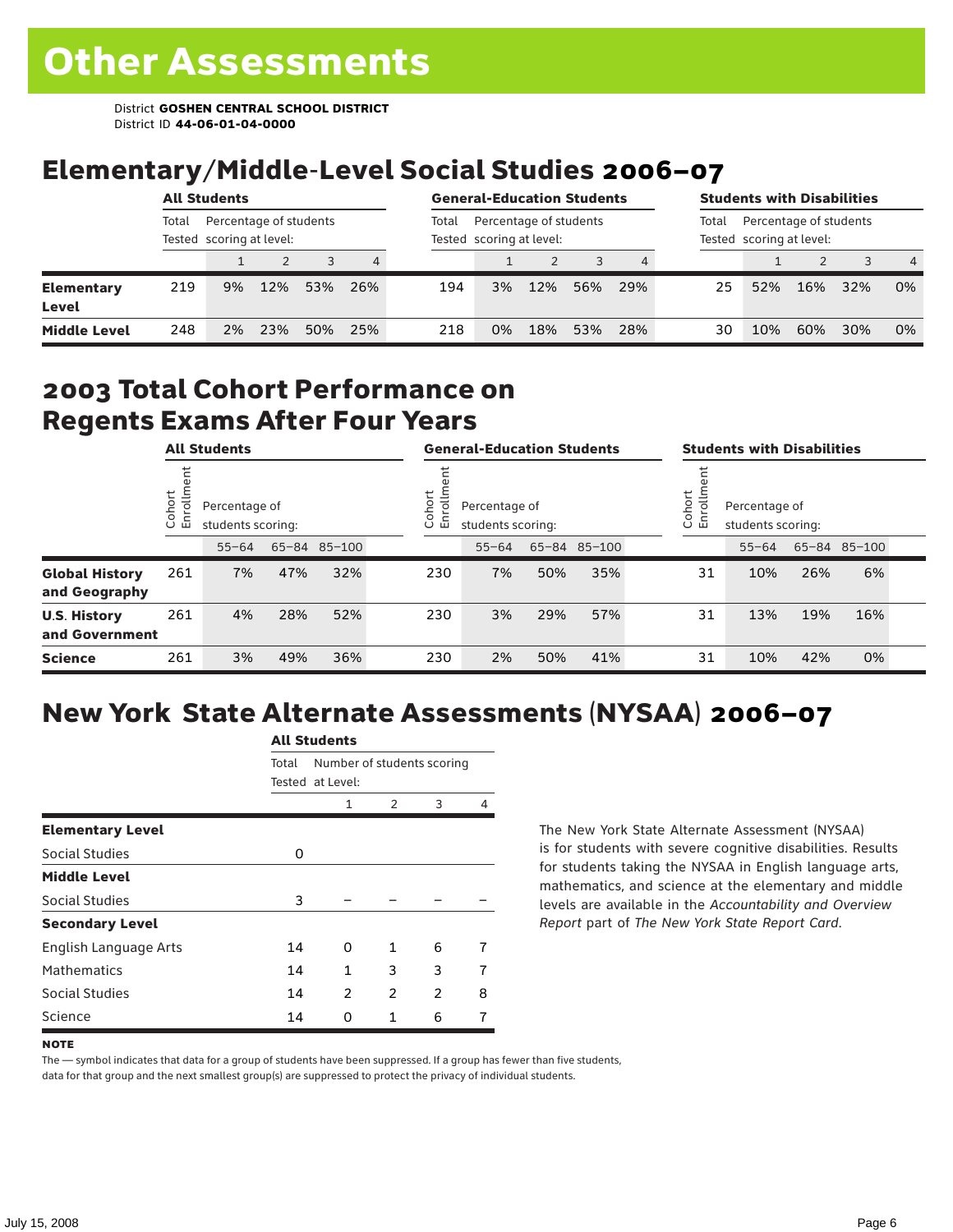# High School Completers

|                                    |             | <b>All Students</b>   |                            |                       | <b>General-Education Students</b> | <b>Students with Disabilities</b> |                            |  |
|------------------------------------|-------------|-----------------------|----------------------------|-----------------------|-----------------------------------|-----------------------------------|----------------------------|--|
|                                    |             | Number<br>of Students | Percentage<br>of Graduates | Number<br>of Students | Percentage<br>of Graduates        | Number<br>of Students             | Percentage<br>of Graduates |  |
| <b>Total Graduates</b>             | $2006 - 07$ | 229                   |                            | 217                   |                                   | 12                                |                            |  |
|                                    | $2005 - 06$ | 209                   |                            | 203                   |                                   | 6                                 |                            |  |
|                                    | $2004 - 05$ | 192                   |                            | 176                   |                                   | 16                                |                            |  |
| <b>Receiving a Regents Diploma</b> | $2006 - 07$ | 198                   | 86%                        | 195                   | 90%                               | 3                                 | 25%                        |  |
|                                    | $2005 - 06$ | 180                   | 86%                        | 177                   | 87%                               | 3                                 | 50%                        |  |
|                                    | $2004 - 05$ | 163                   | 85%                        | 159                   | 90%                               | 4                                 | 25%                        |  |
| <b>Receiving a Regents Diploma</b> | $2006 - 07$ | 82                    | 36%                        | 82                    | 38%                               | $\Omega$                          |                            |  |
| with Advanced Designation          | $2005 - 06$ | 51                    | 24%                        | 51                    | 25%                               | 0                                 |                            |  |
|                                    | $2004 - 05$ | 60                    | 31%                        | 60                    | 34%                               | $\bigcap$                         |                            |  |
| <b>Receiving an</b>                | $2006 - 07$ | 5                     | N/A                        | 0                     |                                   | 5                                 | N/A                        |  |
| <b>Individualized Education</b>    | $2005 - 06$ | 0                     |                            | 0                     |                                   | 0                                 |                            |  |
| Program (IEP) Diploma              | $2004 - 05$ | 4                     | N/A                        | Ω                     |                                   | 4                                 | N/A                        |  |

NOTE Students receiving Regents diplomas and Regents diplomas with advanced designation are considered graduates; recipients of IEP diplomas are not.

# High School Noncompleters

|                              |             | <b>All Students</b>   |                           |                       | <b>General-Education Students</b> | <b>Students with Disabilities</b> |                           |  |
|------------------------------|-------------|-----------------------|---------------------------|-----------------------|-----------------------------------|-----------------------------------|---------------------------|--|
|                              |             | Number<br>of Students | Percentage<br>of Students | Number<br>of Students | Percentage<br>of Students         | Number<br>of Students             | Percentage<br>of Students |  |
| <b>Dropped Out</b>           | 2006-07     | 15                    | 1%                        | 9                     | 1%                                | 6                                 | 3%                        |  |
|                              | $2005 - 06$ | 20                    | 2%                        | 16                    | 2%                                | 4                                 | 3%                        |  |
|                              | $2004 - 05$ | 20                    | 2%                        | 17                    | 2%                                | 3                                 | 3%                        |  |
| <b>Entered Approved High</b> | 2006-07     | 5                     | 0%                        | 4                     | 0%                                | 1                                 | 1%                        |  |
| <b>School Equivalency</b>    | $2005 - 06$ | 3                     | $0\%$                     | 3                     | $0\%$                             | 0                                 |                           |  |
| <b>Preparation Program</b>   | $2004 - 05$ |                       | $0\%$                     | $\mathbf{1}$          | $0\%$                             | 0                                 |                           |  |
| <b>Total Noncompleters</b>   | 2006-07     | 20                    | 2%                        | 13                    | 1%                                | 7                                 | 4%                        |  |
|                              | $2005 - 06$ | 23                    | 2%                        | 19                    | 2%                                | 4                                 | 3%                        |  |
|                              | $2004 - 05$ | 24                    | 3%                        | 21                    | 3%                                | 3                                 | 3%                        |  |

## Post-secondary Plans of 2006–07 Graduates

|                                | <b>All Students</b>   |                           |                       | <b>General-Education Students</b> | <b>Students with Disabilities</b> |                           |  |
|--------------------------------|-----------------------|---------------------------|-----------------------|-----------------------------------|-----------------------------------|---------------------------|--|
|                                | Number<br>of Students | Percentage<br>of Students | Number<br>of Students | Percentage<br>of Students         | Number<br>of Students             | Percentage<br>of Students |  |
| To 4-year College              | 126                   | 54%                       | 125                   | 58%                               |                                   | 6%                        |  |
| To 2-year College              | 76                    | 32%                       | 71                    | 33%                               | 5                                 | 29%                       |  |
| <b>To Other Post-secondary</b> | 0                     |                           | 0                     |                                   | 0                                 |                           |  |
| <b>To the Military</b>         | 0                     |                           | 0                     |                                   | 0                                 |                           |  |
| <b>To Employment</b>           | 27                    | 12%                       | 19                    | 9%                                | 8                                 | 47%                       |  |
| <b>To Adult Services</b>       | 3                     | 1%                        | 0                     |                                   | 3                                 | 18%                       |  |
| <b>To Other Known Plans</b>    | 0                     |                           | 0                     |                                   | 0                                 |                           |  |
| <b>Plan Unknown</b>            |                       | 1%                        |                       | 1%                                | 0                                 |                           |  |